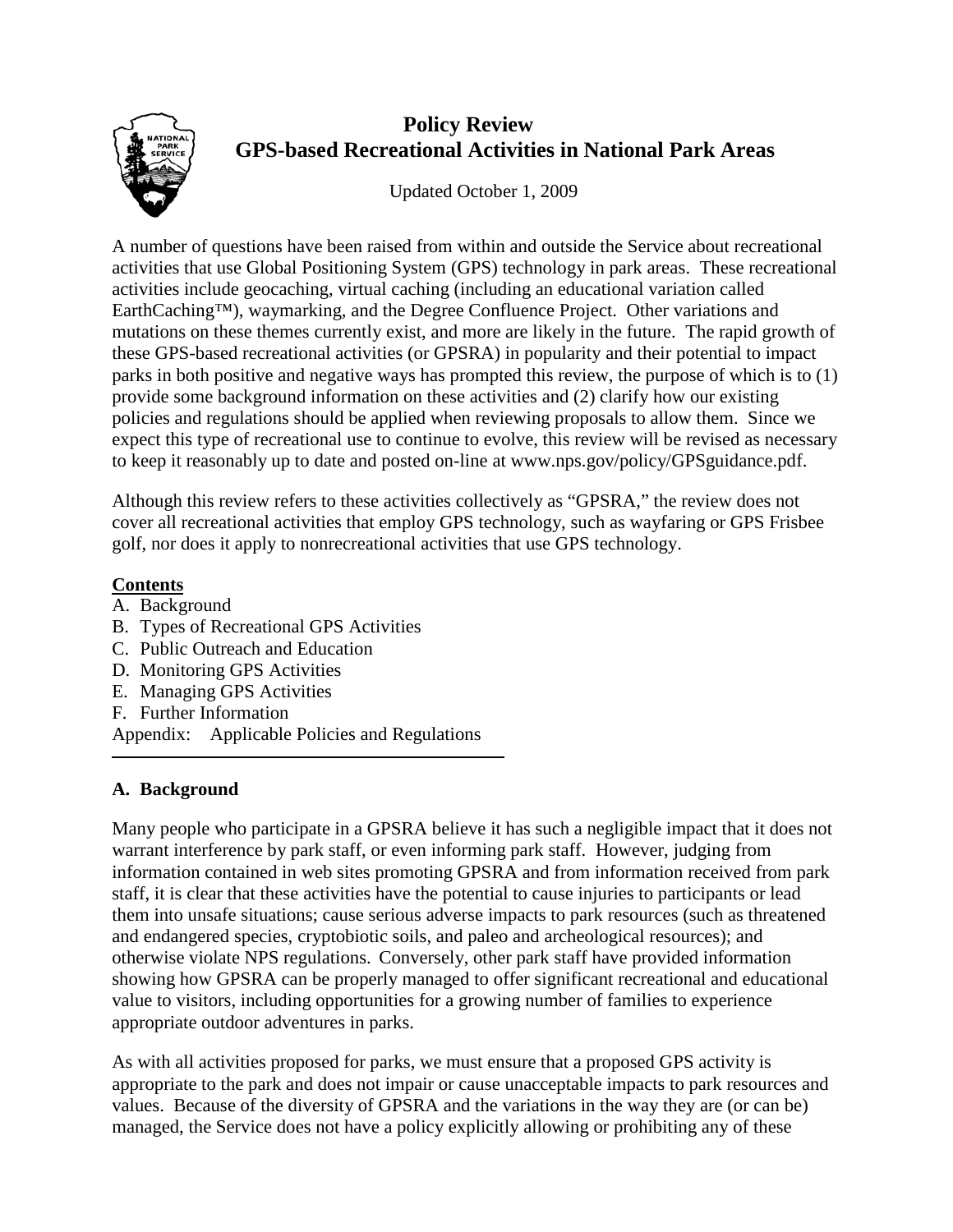activities. Instead, park managers must make determinations on a case-by-case basis, taking into account factors such as their park's resources and values, impacts that might be caused by the activity, the appropriateness of the activity to their park, and the ability of park staff to manage the activity. Several parks—such as [Acadia National Park,](http://www.nps.gov/acad/earthcache.htm) Curecanti [National Recreation Area,](http://www.nps.gov/cure/forteachers/lp_globes.htm) and [Santa Monica Mountains National Recreation Area—](http://www.nps.gov/samo/planyourvisit/gpsactivities.htm)have successfully created or authorized cache activities to augment their interpretation and education programs. Standard cautions about the potential hazards would apply to any use that is authorized in backcountry areas.

#### **B. Types of Recreational GPS Activities**

**Geocaching** usually involves placing in a remote area a physical cache containing a variety of objects in a weatherproof container. According to the geocaching.com web site, the basic idea is to have individuals and organizations set up caches all over the world and share the location coordinates of these caches on the internet. Hand held GPS devices can then be used to find the caches. Geocaching is viewed by some participants as a type of "treasure hunt" where they search for hidden caches using hand held GPS devices. The notion of a "treasure hunt" immediately sets off an alarm for NPS managers because it implies that the "hunters" will be placing caches in unapproved areas, digging up park resources and damaging the park environment. Obviously, much as we want park visitors to enjoy their experience, we cannot allow a GPS activity if it would lead to destructive behavior. Burying caches would generally violate 36 CFR 2.1(a), and could violate other regulations, as well. (It is important to note that the rules established for listing a geocache on the Geocache.com web site prohibit burying a cache or using pointed digging instruments to hide or to find a cache. In addition, permission from the NPS or other property owner must be obtained prior to listing.)

**Virtual Caching** also utilizes hand held GPS devices, but the goal of the activity is different, and the activity can be enjoyed without emplacement of a physical cache. Virtual caching provides GPS coordinates to existing points of interest, such as a geologic or cultural feature, wayside exhibit, or other object. It does not involve a physical cache. Instead, the participants answer a question or a riddle about the existing landmark or monument, or take a picture to let the cache "owner" know the participant was there. This type of activity generally directs participants to areas available to most visitors and can be designed to avoid unwanted off-trail hiking or development of social trails. For these and other reasons, this type of GPS activity is less likely to have unacceptable impacts and more likely to be appropriate to a park. The web site at [www.earthcache.org](http://www.earthcache.org/) lists a number of virtual caches that have been approved by various parks. To ensure appropriate educational content, EarthCaches™ are judged for suitability by the EarthCache™ team, which is part of the Geological Society of America.

**Letterboxing** involves the placement of a cache containing a stamp and an inkpad that enables participants to document that they found the specific location. Participants find the location by following "clues." Clues often involve map coordinates or compass bearings, but most letterboxes currently in existence do not require the use of a GPS device. Although letterboxing is intended to be environmentally friendly, if the "box" is buried or concealed by manipulated vegetation or rocks, or will cause participants to create social trails or traverse sensitive or dangerous locations, the impacts will likely be unacceptable. However, it is entirely possible that some parks, particularly those with a vast expanse of backcountry, will have locations where a letterbox could be concealed and sought out without causing unacceptable impacts. In those cases, the superintendent has the option to designate locations where, or establish conditions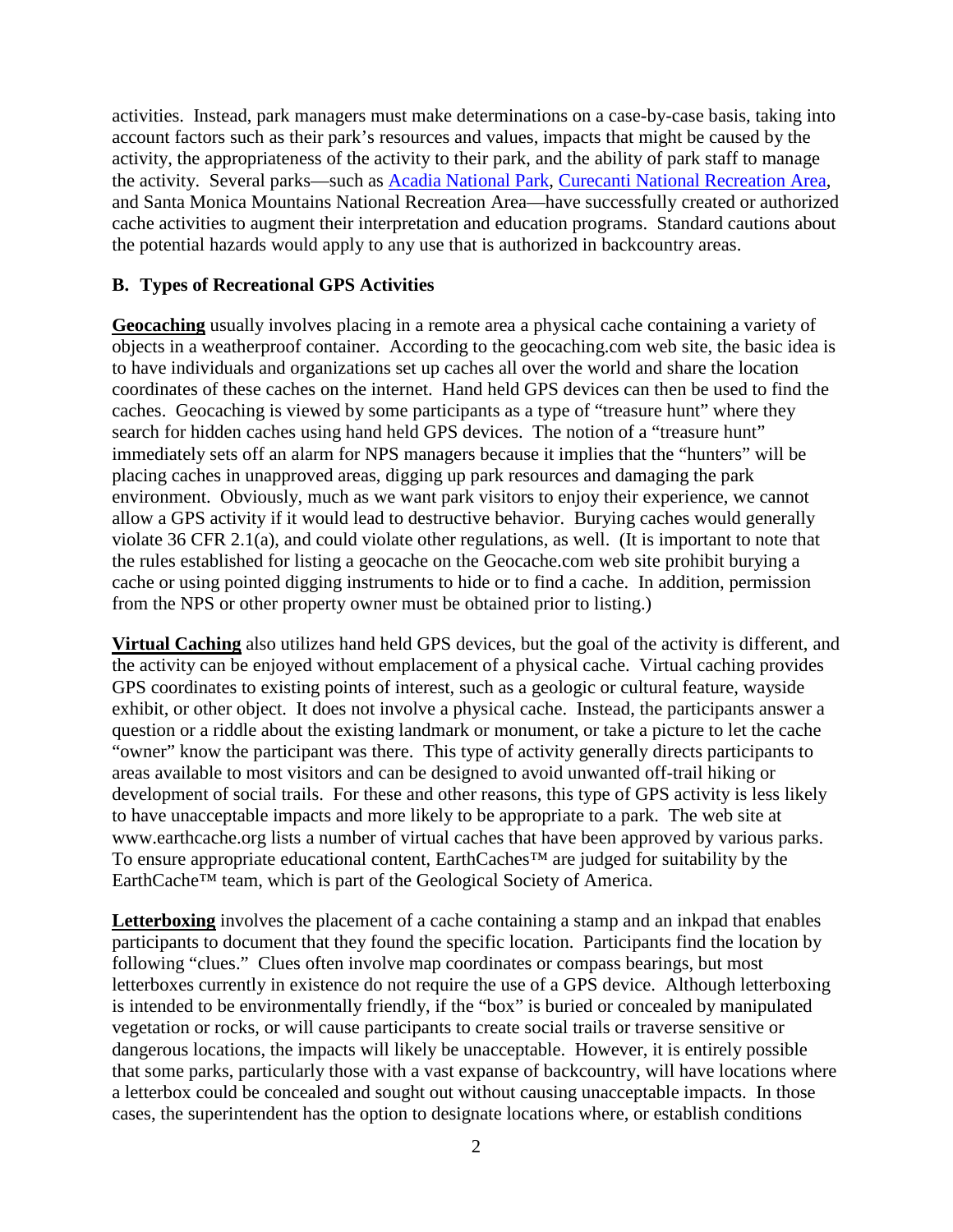under which, the cache could be left unattended—for example, in the same location as an NPSsponsored summit log.

## **C. Public Outreach and Education**

One of our biggest challenges is communicating NPS policies and regulations to the recreational GPS user community. Superintendents should be familiar with the Director's commitment to civic engagement and public involvement articulated in Director's Order #75A, and with the specific public notice requirements contained in 36 CFR 1.7.

Generally, discussion and communication about regulations and policies should be used as an opportunity to educate GPS user groups about the national park system and for NPS staff to become educated about the views held by the user groups. It is in our interest to establish ongoing and personal communication with the GPS user community, as we have with other park visitors. To this end, several NPS staff have met with GPS user representatives to foster better understanding about issues, trends and concerns on both sides. Since most of the contact between those who plan GPS activities and those who participate in them takes place over the Internet, we must engage through that medium, as well.

More often than not, candid discussion can produce positive results for everyone. For example, the Washington Office, with the assistance of several field areas, contacted the web site manager for www.geocaching.com. Following this consultation the web site manager agreed to fully cooperate by inserting language explaining the NPS mission and goals. NPS staff should work with web site managers to remove, or refrain from posting, any caches in national park areas that have not been approved by the NPS. However, if a posting that has not been previously approved by the park seems to have potential as an appropriate recreational or educational activity, park staff may advise the cache developer on steps to be taken to gain the park's support for the activity.

#### **D. Monitoring GPS Activities**

Park managers should monitor park sponsored and approved GPS activities in the same way they would any other recreational or educational activity in the park. This is necessary to ensure that park objectives are being met and that unanticipated and unacceptable impacts do not occur. In addition, field staff should be vigilant and alert to caches that have been posted on the web without prior knowledge or approval by park staff. The points of contact for removal of a cache are the cache developer and the web site host. The sequence of follow-up actions may consist of the following:

- 1) Confirm that the cache has not already been approved by the park through another division or a park representative.
- 2) If the park determines that its placement or content is appropriate and consistent with the park's mission, work with the cache developer on fine-tuning the cache.
- 3) If the cache is inappropriate, contact the cache developer through the web site to get them to remove the cache, or
- 4) Remove the cache and contact the developer through the hosting web site.
- 5) Contact the web host to get the cache removed from the web site.
- 6) Continue to follow up with the web site host until the cache has been removed.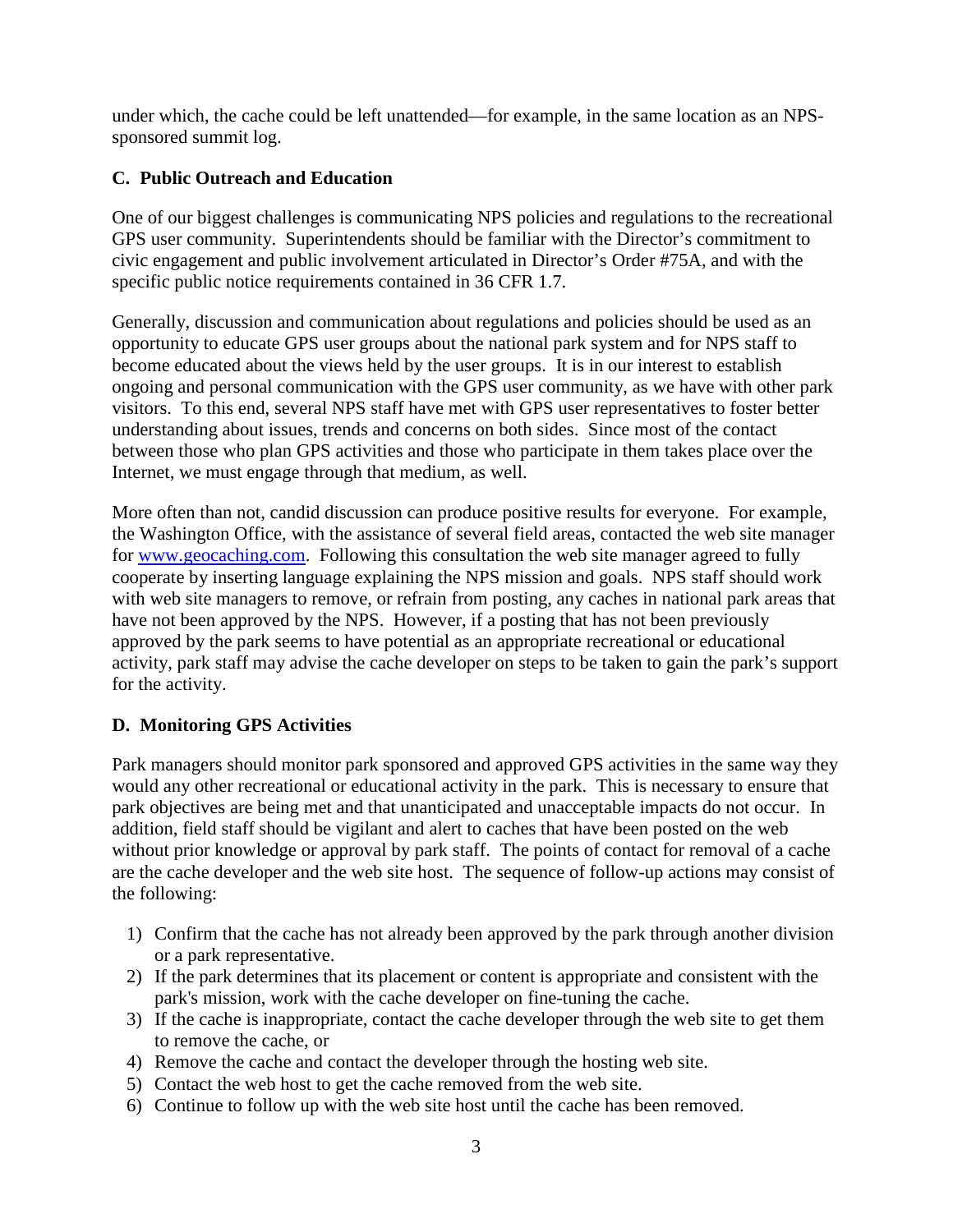### **E. Managing GPS Activities**

Ideally, GPSRA should be considered in the context of a comprehensive planning process. However, if a superintendent determines it is necessary to prohibit GPS activities in some or all parts of the park due to the sensitivity of park resources or other reasons, this may be done through the superintendent's compendium, following procedures in 36 CFR sections 1.5 and 1.7. (In some cases, a special regulation may be necessary, in accordance with 36 CFR 1.5(b).) Conversely, if a superintendent determines that a GPS activity can take place without causing unacceptable impacts, then the superintendent has the authority to manage the activity. If necessary, the superintendent can use the 36 CFR 1.5 authority to designate specific locations, times, and conditions for the activity. Park managers who wish to allow GPS activities will be most likely to find virtual caching an appropriate form of enjoyment. Selection of locations and communication with the GPS community is the key to success.

Conditions may exist where a properly managed GPS activity would be complementary to the park's education mission, so that the superintendent might wish to be a sponsor or co-sponsor. Where appropriate, and preferably with the collaboration and assistance of the recreational GPS user community, this activity could be offered by a park to highlight or emphasize particular resources or destinations and thereby enhance the visitor's experience, much like orienteering courses where visitors learn land navigation. (Superintendents may also wish to consider a "Cache In Trash Out" type of activity with members of the geocaching community.)

A superintendent may find that a GPS activity is an appropriate use but needs to be managed under the terms and conditions of a permit. Requiring a permit can sometimes help to manage the use and also raise awareness in a way that fosters the cooperation of recreational GPS users. For guidance on permit procedures, refer to Director's Order #53: Special Park Uses, and its companion reference manual. Superintendents are reminded that cost recovery regulations may apply to permits issued for GPS activities.

Superintendents who contemplate allowing or encouraging GPS activities—whether sponsored by the park or by others—should consult the DO-12 Handbook and assess the impact on park resources and values and on other visitor uses. This information should be helpful in making a determination specific to their park. Detailed considerations and criteria are addressed in sections 8.1 and 8.2 of *Management Policies 2006*. It is important that an interdisciplinary approach be taken. If unacceptable adverse impacts cannot be avoided or mitigated to the point where the impacts are acceptable, the activity must be disallowed. Whenever the activity is allowed it must be carefully controlled and monitored. (See also "Applicable Policies and Regulations" at the end of this review.)

Regional directors may issue additional guidance on managing GPS activities within the parks in their regions.

#### **F. Further Information**

**Contacts.** Evaluating new activities and requests to conduct them on park lands can be very complex. If you have questions or need assistance, please contact one of the following people: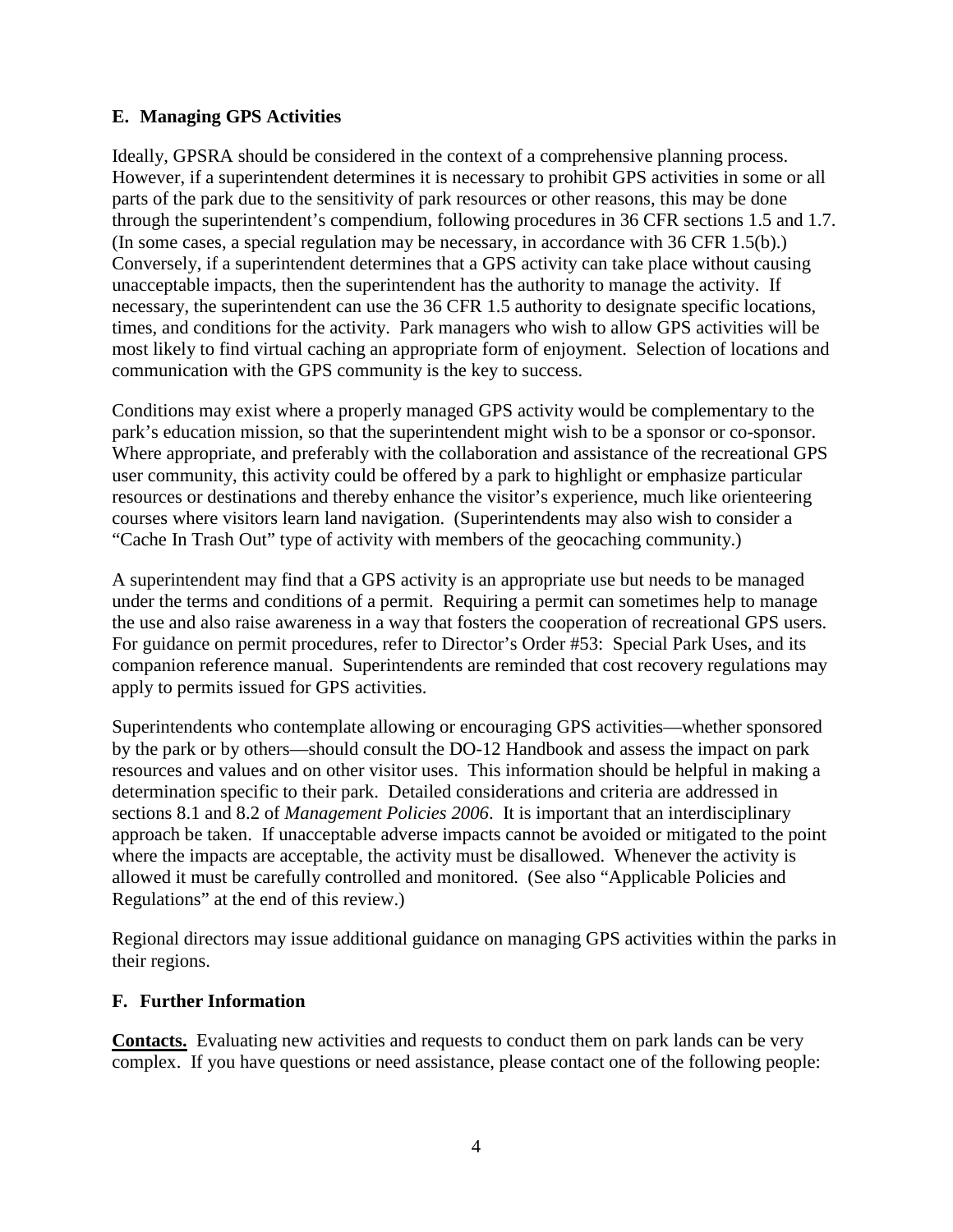- Law enforcement: Lane Baker, Division of Law Enforcement, Security and Emergency Services, lane\_baker@nps.gov, 202-513-7128.
- Permitting: Lee Dickinson, Special Park Uses Coordinator, lee\_dickinson@nps.gov, 202- 513-7092.
- Policy questions: Marcia Keener, Program Analyst, Office of Policy, marcia\_keener@nps.gov, 202-208-4298.
- Technical questions: Tim Smith, NPS GPS Program Coordinator, GISD, tim\_smith@nps.gov, 303-969-2086

**On-line Forum.** If there is sufficient interest, an on-line forum will be set up to exchange information and constructive ideas. When it becomes available, it will be accessible through the "GPS-based recreational activities" topic in the scroll-down menu on www.nps.gov/policy.

#### **Informative Web Sites**

- **Guidelines for listing on Geocaching.com** [\(www.geocaching.com/](http://www.geocaching.com/)about/guidelines.aspx)
- **EarthCache™ Sites** (www.earthcache.org/)
- **Letterboxing** [\(www.letterboxing.org\)](http://www.letterboxing.org/)
- **Waymarking** [\(www.waymarking.com\)](http://www.waymarking.com/)
- **Waymarked NPS sites** [\(www.waymarking.com/cat/details.aspx?f=1&guid=57c9b918-](http://www.waymarking.com/cat/details.aspx?f=1&guid=57c9b918-8203-4210-bdbd-8ba85c3953fe) [8203-4210-bdbd-8ba85c3953fe\)](http://www.waymarking.com/cat/details.aspx?f=1&guid=57c9b918-8203-4210-bdbd-8ba85c3953fe)
- **The Degree Confluence Project** [\(www.confluence.org\)](http://www.confluence.org/)
- **Curecanti NRA lesson plan using GPS** (www.nps.gov/cure/forteachers/lp\_globes.htm)
- **Acadia NP EarthCache web page** [\(www.nps.gov/acad/earthcache.htm\)](http://www.nps.gov/acad/earthcache.htm)
- **Santa Monica Mountains NRA parkwide Earthcaching program**  [\(www.nps.gov/samo/planyourvisit/gpsactivities.htm\)](http://www.nps.gov/samo/planyourvisit/gpsactivities.htm)
- **Wilderness.net toolbox on GPS activities in wilderness areas** (www.wilderness.net/index.cfm?fuse=toolboxes&sec=geocaching)
- **Management Policies and Director's Order 53: Special Park Uses** [\(www.nps.gov/policy\)](http://www.nps.gov/policy)
- **"GPS-based recreational activities" topic on scroll-down menu at** [www.nps.gov/policy](file://inp2552mibfs3/polshared/Potpourri/Geocaching/www.nps.gov/policy)

#### **Appendix: Applicable Policies and Regulations**

**Policies.** All provisions of NPS *Management Policies 2006* are applicable to GPS activities. The excerpts noted below are especially salient:

*(From section 8.2, Visitor Use)* The Service is committed to providing appropriate, highquality opportunities for visitors to enjoy the parks, and the Service will maintain within the parks an atmosphere that is open, inviting, and accessible to every segment of American society.

*(From section 8.1.2, Process for Determining Appropriate Uses)* Superintendents must continually monitor and examine all park uses to ensure that unanticipated and unacceptable impacts do not occur. Superintendents should also be attentive to existing and emerging technologies that might further reduce or eliminate impacts from existing uses allowed in parks. Unless otherwise mandated by statute, only uses that meet the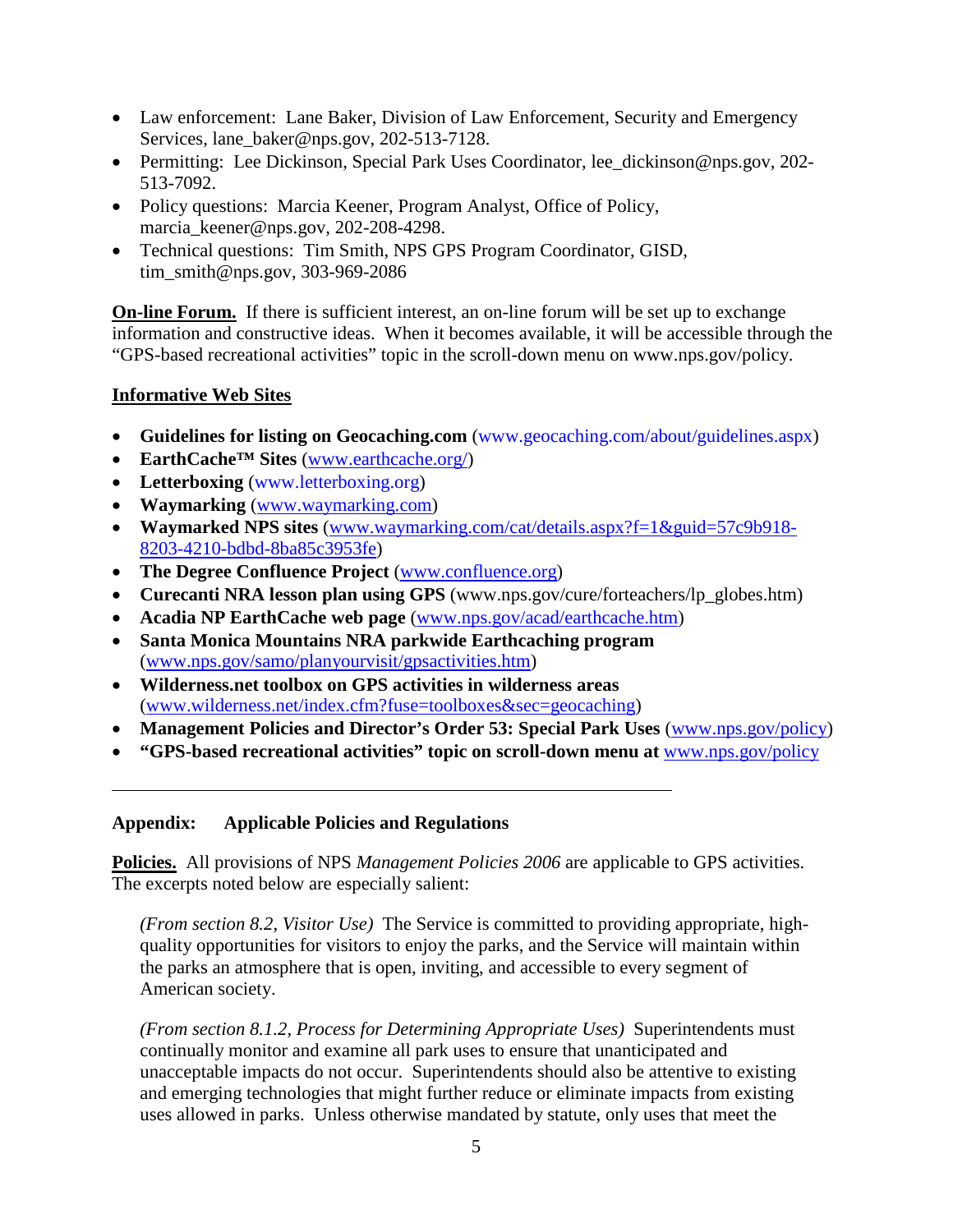criteria listed in section 8.2 may be allowed.

*(From section 8.2.2, Recreational Activities)* The National Park Service will manage recreational activities according to the criteria listed in sections 8.1 and 8.2 (and 6.4 in wilderness areas). Examples of the broad range of recreational activities that take place in parks include, but are not limited to, boating, camping, bicycling, fishing, hiking, horseback riding and packing, outdoor sports, picnicking, scuba diving, cross-country skiing, caving, mountain and rock climbing, earth caching, and swimming. Many of these activities support the federal policy of promoting the health and personal fitness of the general public, as set forth in [Executive Order 13266.](http://frwebgate.access.gpo.gov/cgi-bin/getdoc.cgi?dbname=2002_register&docid=02-16040-filed.pdf) However, not all of these activities will be appropriate or allowable in all parks; that determination must be made on the basis of park-specific planning.

*(From section 8.2.2, Recreational Activities)* The Service will monitor new or changing patterns of use or trends in recreational activities and assess their potential impacts on park resources. A new form of recreational activity will not be allowed within a park until a superintendent has made a determination that it will be appropriate and not cause unacceptable impacts. Restrictions placed on recreational uses that have been found to be appropriate will be limited to the minimum necessary to protect park resources and values and promote visitor safety and enjoyment.

*(From section 8.2.2.1, Management of Recreational Use)* The Service will seek consistency in recreation management policies and procedures on both a Service-wide and interagency basis to the extent practicable. However, because of differences in the enabling legislation and resources of individual parks, and differences in the missions of the Service and other federal agencies, an activity that is entirely appropriate when conducted in one location may be inappropriate when conducted in another. The Service will consider a park's purposes and the effects on park resources and visitors when determining the appropriateness of a specific recreational activity.

The excerpts shown above are especially salient, but it is important that decision-makers be familiar with other provisions of sections 8.1 and 8.2, and with cross-referenced policies aimed at protecting natural and cultural resources and wilderness resources. Also, section 8.6 on managing special park uses should be consulted when the activity will be planned and organized independently by an individual, group, or organization, rather than by park staff, and thus may require a permit. (See 36 CFR, 1.6.) The Director's expectations for civic engagement and public involvement are contained in Director's Order #75A.

While the policies listed above apply to wilderness as well as non-wilderness, the following excerpt from *Management Policies 2006* specific to wilderness should also be noted:

*(From section 6.4.3.1, Recreation Use Evaluation)* Recreational uses—particularly new and emerging activities that compromise the stated purposes and definitions of wilderness or unduly impact the wilderness resource or the visitor experience within wilderness will be evaluated to determine if these uses are appropriate or should be limited or disallowed through use of the superintendent's compendium in [36 CFR 1.5.](http://ecfr.gpoaccess.gov/cgi/t/text/text-idx?c=ecfr&sid=bfb98b8f2953dbc1aa0c51c7f8e5d624&rgn=div8&view=text&node=36:1.0.1.1.1.0.1.5&idno=36) Evaluation or reevaluation should be accomplished within wilderness management plans or similar implementation plans. Recreational uses that do not meet the purposes and definitions of